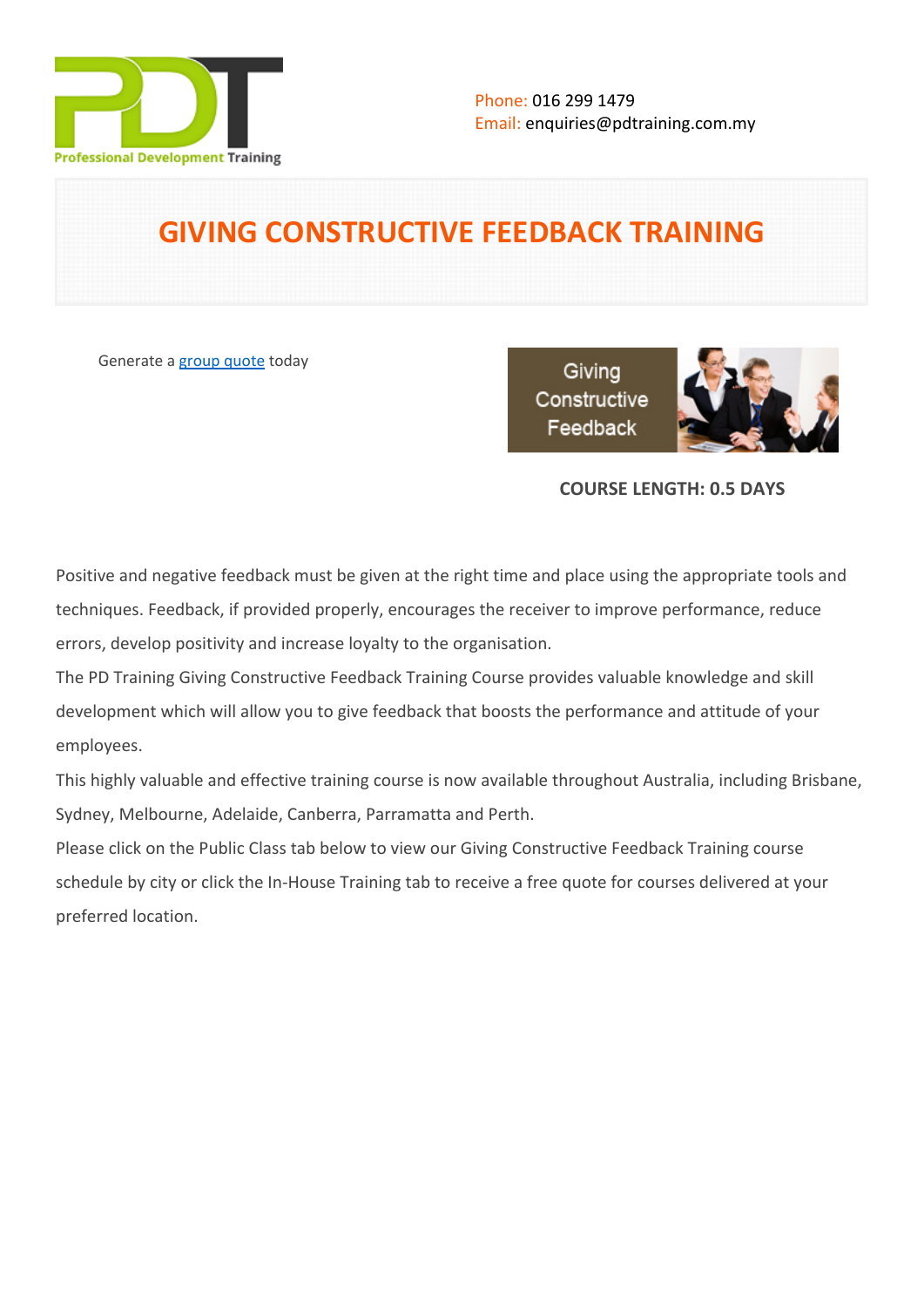## **GIVING CONSTRUCTIVE FEEDBACK TRAINING COURSE OUTLINE**

### **FOREWORD**

This Giving Constructive Feedback Training Course helps participants develop skills in providing structured feedback for effective and lasting improvements. During this training course, participants receive training in using communication strategies, providing feedback in real situations, applying a framework for formal and informal feedback and much more.

The extensive course helps develop essential skills in delivering constructive feedback that positively impacts an individual and the company.

#### **OUTCOMES**

### **After completing this course, participants will have learned to:**

- Explain why feedback is essential
- Use non-verbal messages
- Interpret the speech and actions of people
- Apply a framework for providing formal or informal feedback
- Use descriptive language in delivering feedback
- Describe six characteristics of effective feedback
- Probe effectively
- Stay neutral and rational
- Be descriptive for easy understanding
- Listen, accept and change
- Provide feedback in real situations
- Understand feedback definitions and terminology
- Speak clearly
- Use communication strategies
- Understand the characteristics of effective feedback
- Receive feedback graciously
- Test the waters through role playing

#### **MODULES**

#### **Lesson 1: Getting Started**

- Icebreaker
- Pre-Assignment Review
- Workshop Objectives

### **Lesson 2: Definitions**

- Food for Thought
- When Feedback is Needed